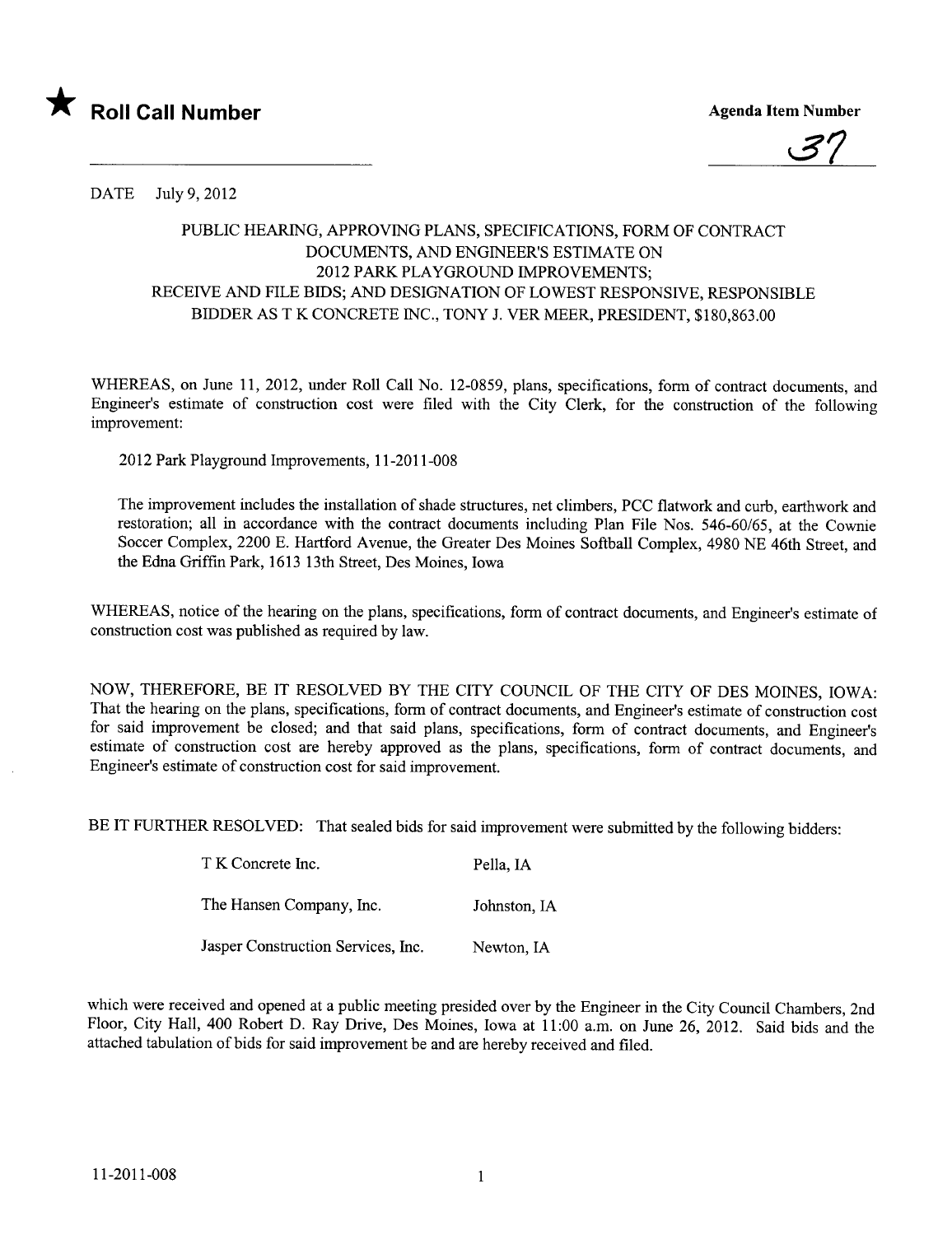

37

DATE July 9,2012

BE IT FURTHER RESOLVED: That the Des Moines City Engineer, as the Engineer, has determined that the lowest responsive, responsible bid for the construction of said improvement was submitted by T K Concrete Inc., Tony J. Ver Meer, President, 1608 Fifield Road, Pella, lA, 50219 in the amount of \$180,863.00, and said bid be and the same is hereby accepted.

BE IT FURTHER RESOLVED: That the bid security of the unsuccessful bidders be and is hereby authorized and directed to be returned.

BE IT FURTHER RESOLVED: That the Engineer is hereby directed to secure execution by the lowest responsible, responsive Bidder and its surety of the contract documents in the form heretofore approved by this Council; that the Engineer is directed to thereafter present said contract documents to this Council for approval and authorization to the Mayor to sign; and that no contract shall be deemed to exist between the City of Des Moines and said Bidder until said contract has been executed by the Bidder, and shall have been approved by this Council and executed by the Mayor and attested to by the City Clerk.

(City Council Communication Number  $/3.365$  attached.)

Moved by  $\frac{1}{\sqrt{1-\frac{1}{\sqrt{1-\frac{1}{\sqrt{1-\frac{1}{\sqrt{1-\frac{1}{\sqrt{1-\frac{1}{\sqrt{1-\frac{1}{\sqrt{1-\frac{1}{\sqrt{1-\frac{1}{\sqrt{1-\frac{1}{\sqrt{1-\frac{1}{\sqrt{1-\frac{1}{\sqrt{1-\frac{1}{\sqrt{1-\frac{1}{\sqrt{1-\frac{1}{\sqrt{1-\frac{1}{\sqrt{1-\frac{1}{\sqrt{1-\frac{1}{\sqrt{1-\frac{1}{\sqrt{1-\frac{1}{\sqrt{1-\frac{1}{\sqrt{1-\frac{1}{\sqrt{1-\frac{1}{\sqrt{1-\frac{1$ 

FORM APPROVED: FUNDS AVAILABLE

Apullen Vanderpool Kathleen Vanderpool Scott E. Sanders

~ Funding Source: 2012-2013 CIP, Page Park - 14, Park Improvements, PKS137, Being: \$160,000 in G.O. Bonds, PKSI37; the remaining \$20,863 (Edna Griffin Park), FY 2012/13 Budget - Community Development Block Grant Fund, SP020, CDBG2006018, Page 57

| <b>COUNCIL ACTION</b> | <b>YEAS</b> | <b>NAYS</b> | <b>PASS</b> | <b>ABSENT</b>   | I, Diane   |
|-----------------------|-------------|-------------|-------------|-----------------|------------|
| <b>COWNIE</b>         |             |             |             |                 | certify tl |
| <b>COLEMAN</b>        |             |             |             |                 | above da   |
| <b>GRIESS</b>         |             |             |             |                 | adopted.   |
| <b>HENSLEY</b>        |             |             |             |                 |            |
| <b>MAHAFFEY</b>       |             |             |             |                 | IN WIT     |
| <b>MEYER</b>          |             |             |             |                 | and affix  |
| <b>MOORE</b>          |             |             |             |                 |            |
| <b>TOTAL</b>          |             |             |             |                 |            |
| <b>MOTION CARRIED</b> |             |             |             | <b>APPROVED</b> |            |
|                       |             |             |             |                 |            |
|                       |             |             |             | Mayor           |            |

Diane Rauh, City Clerk of said City Council, hereby tify that at a meeting of the City Council, held on the by date, among other proceedings the above was

WITNESS WHEREOF, I have hereunto set my hand d affixed my seal the day and year first above written.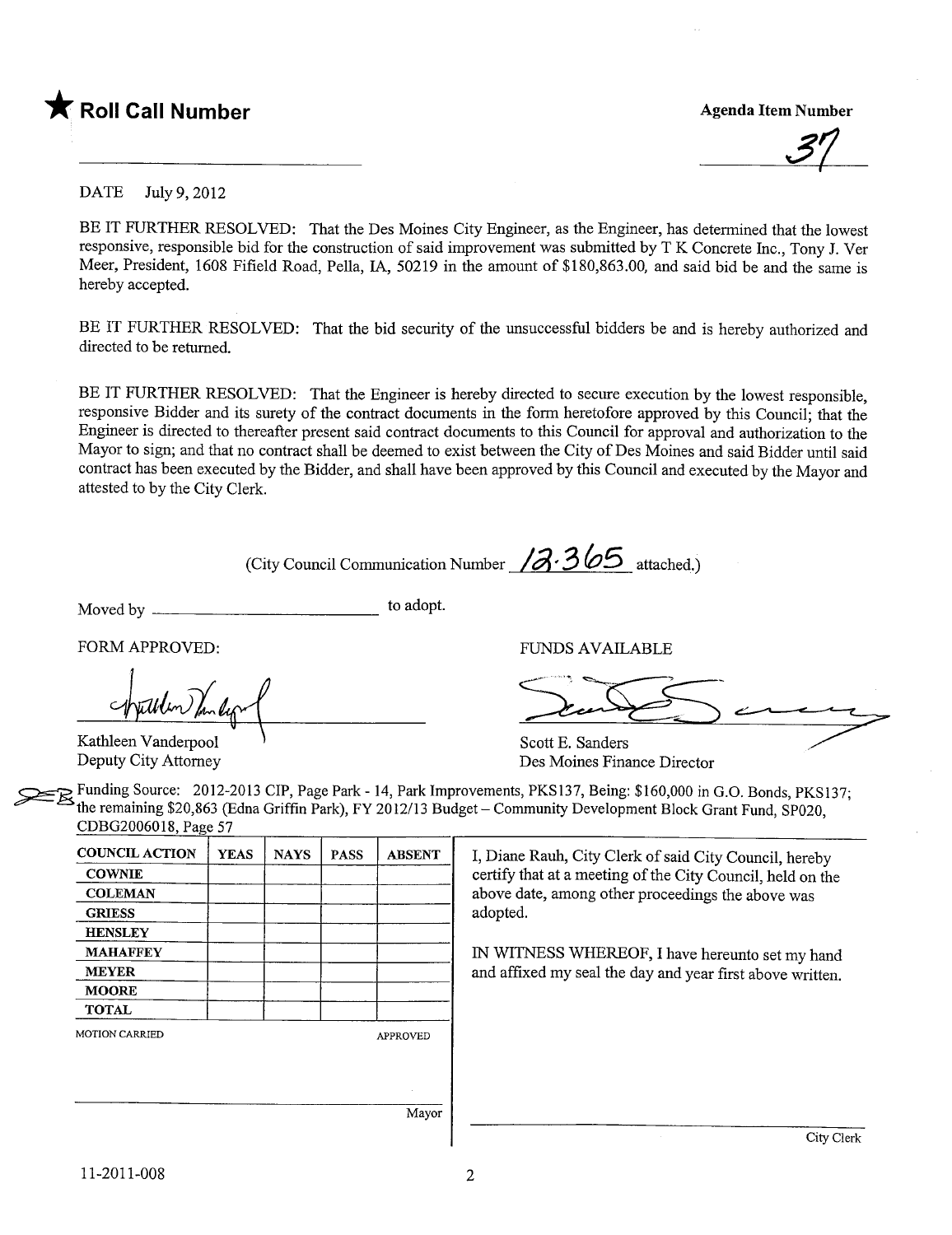